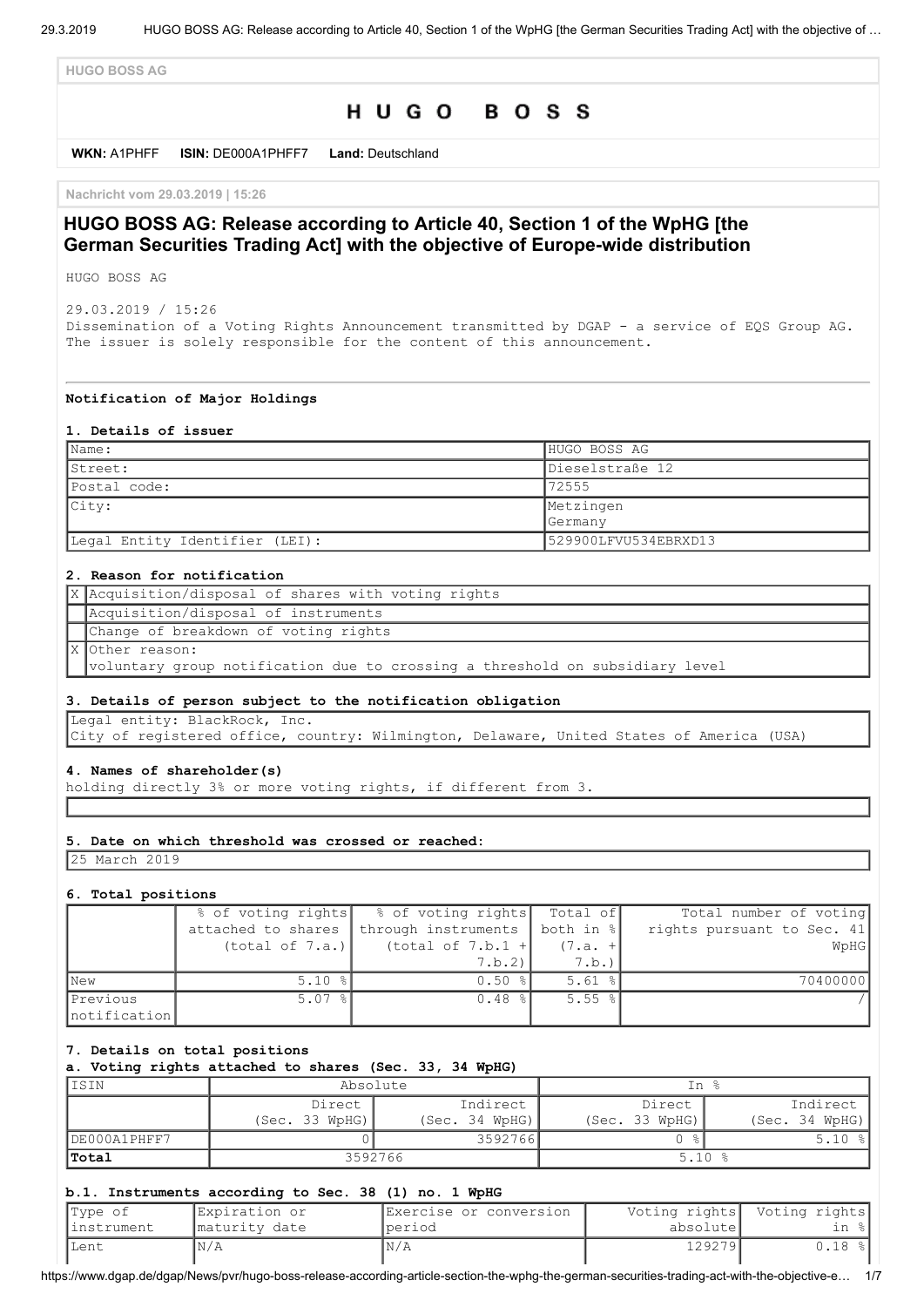## 29.3.2019 HUGO BOSS AG: Release according to Article 40, Section 1 of the WpHG [the German Securities Trading Act] with the objective of …

| Securities                              |                                 | The community to the content of the computation of the community community that the opported or |                  |                          |        |                                |
|-----------------------------------------|---------------------------------|-------------------------------------------------------------------------------------------------|------------------|--------------------------|--------|--------------------------------|
|                                         |                                 | Total                                                                                           |                  | 129279                   |        | 0.18%                          |
|                                         |                                 | b.2. Instruments according to Sec. 38 (1) no. 2 WpHG                                            |                  |                          |        |                                |
| Type of                                 | Expiration or                   | Exercise or                                                                                     | Cash or physical | Voting rights            |        | Voting                         |
| instrument                              | maturity date                   | conversion period                                                                               | settlement       |                          |        | absolute rights in $\S$        |
| Contract for<br>Difference              | N/A                             | N/A                                                                                             | Cash             |                          | 225242 | $0.32$ %                       |
|                                         |                                 |                                                                                                 | Total            |                          | 225242 | $0.32$ %                       |
|                                         |                                 |                                                                                                 |                  |                          |        |                                |
|                                         |                                 | 8. Information in relation to the person subject to the notification obligation                 |                  |                          |        |                                |
|                                         |                                 | Person subject to the notification obligation is not controlled nor does it control any         |                  |                          |        |                                |
| issuer $(1.)$ .                         |                                 | other undertaking(s) that directly or indirectly hold(s) an interest in the (underlying)        |                  |                          |        |                                |
|                                         |                                 | X Full chain of controlled undertakings starting with the ultimate controlling natural person   |                  |                          |        |                                |
| or legal entity:                        |                                 |                                                                                                 |                  |                          |        |                                |
| Name                                    |                                 | % of voting rights % of voting rights through                                                   |                  |                          |        | Total of both                  |
|                                         |                                 | (if at least $3\frac{8}{9}$ or                                                                  |                  | instruments (if at least |        | $(it$ at least $5\%$           |
|                                         |                                 | more)                                                                                           |                  | 5% or more)              |        | or more)                       |
| BlackRock, Inc.                         |                                 | $\approx$                                                                                       |                  |                          |        |                                |
| Trident Merger LLC                      |                                 | g.                                                                                              |                  | ℅                        |        |                                |
| BlackRock Investment<br>Management, LLC |                                 | ٥Ŗ                                                                                              |                  | ٥Ŗ                       |        |                                |
|                                         |                                 | g.                                                                                              |                  | $\approx$                |        | န့                             |
| BlackRock, Inc.                         |                                 | $\frac{6}{6}$                                                                                   |                  | å.                       |        | °                              |
| BlackRock Holdco 2, Inc.                |                                 | $\frac{6}{10}$                                                                                  |                  | ٩,                       |        | °                              |
|                                         | BlackRock Financial Management, | ⊱                                                                                               |                  | ٥Ŗ                       |        | o,                             |
| Inc.                                    |                                 |                                                                                                 |                  |                          |        |                                |
| BlackRock, Inc.                         |                                 | g.<br>g.                                                                                        |                  | &<br>옹                   |        | $\frac{6}{5}$<br>$\frac{6}{5}$ |
| BlackRock Holdco 2, Inc.                |                                 | g.                                                                                              |                  | 응                        |        | $\frac{6}{6}$                  |
|                                         | BlackRock Financial Management, |                                                                                                 |                  | ٥Ŗ                       |        |                                |
| Inc.                                    |                                 |                                                                                                 |                  |                          |        |                                |
|                                         | BlackRock Capital Holdings,     | °                                                                                               |                  |                          |        |                                |
| Inc.                                    |                                 |                                                                                                 |                  | ٩,                       |        |                                |
| BlackRock Advisors, LLC                 |                                 | g.<br>응                                                                                         |                  | e.                       |        | e<br>8<br>s,                   |
| BlackRock, Inc.                         |                                 |                                                                                                 |                  |                          |        | ℅                              |
| BlackRock Holdco 2, Inc.                |                                 | g                                                                                               |                  | g                        |        | e,                             |
|                                         | BlackRock Financial Management, | ⊱                                                                                               |                  | g                        |        |                                |
| Inc.                                    |                                 |                                                                                                 |                  |                          |        |                                |
| BlackRock Holdco 4, LLC                 |                                 | $\frac{6}{\pi}$                                                                                 |                  | $\%$                     |        | &                              |
| BlackRock Holdco 6, LLC                 | BlackRock Delaware Holdings     | $\frac{6}{6}$<br>$\frac{6}{10}$                                                                 |                  | e<br>8<br>٥Ŗ             |        | $\%$                           |
| Inc.                                    |                                 |                                                                                                 |                  |                          |        |                                |
| $\equiv$                                |                                 | $\%$                                                                                            |                  | $\%$                     |        | $\%$                           |
| BlackRock, Inc.                         |                                 | နွ                                                                                              |                  | °                        |        | $\%$                           |
| BlackRock Holdco 2, Inc.                |                                 | g.                                                                                              |                  | s,                       |        | $\%$                           |
| Inc.                                    | BlackRock Financial Management, | $\frac{6}{10}$                                                                                  |                  | g                        |        |                                |
| BlackRock International                 |                                 | g<br>8                                                                                          |                  | g                        |        |                                |
| Holdings, Inc.                          |                                 |                                                                                                 |                  |                          |        |                                |
| BR Jersey International                 |                                 | $\frac{6}{6}$                                                                                   |                  | $\frac{6}{5}$            |        |                                |
| Holdings L.P.                           |                                 |                                                                                                 |                  |                          |        |                                |
| Pte. Ltd.                               | BlackRock (Singapore) Holdco    | $\frac{6}{10}$                                                                                  |                  | $\frac{6}{10}$           |        | နွ                             |
|                                         | BlackRock (Singapore) Limited   | နွ                                                                                              |                  | $\%$                     |        | %                              |
|                                         |                                 | $\%$                                                                                            |                  | s,                       |        | $\%$                           |
| BlackRock, Inc.                         |                                 | $\%$                                                                                            |                  | °                        |        | $\%$                           |
| BlackRock Holdco 2, Inc.                |                                 | &                                                                                               |                  | °                        |        | %                              |
| Inc.                                    | BlackRock Financial Management, | $\frac{6}{6}$                                                                                   |                  | g                        |        | s,                             |
| BlackRock Holdco 4, LLC                 |                                 | &                                                                                               |                  | $\frac{8}{6}$            |        | %                              |
| BlackRock Holdco 6, LLC                 |                                 | &                                                                                               |                  | s,                       |        | &                              |
|                                         | BlackRock Delaware Holdings     | g<br>8                                                                                          |                  | g                        |        | s,                             |
| Inc.                                    |                                 |                                                                                                 |                  |                          |        |                                |
| BlackRock Fund Advisors                 |                                 | နွ                                                                                              |                  | s,                       |        | °                              |

https://www.dgap.de/dgap/News/pvr/hugo-boss-release-according-article-section-the-wphg-the-german-securities-trading-act-with-the-objective-e… 2/7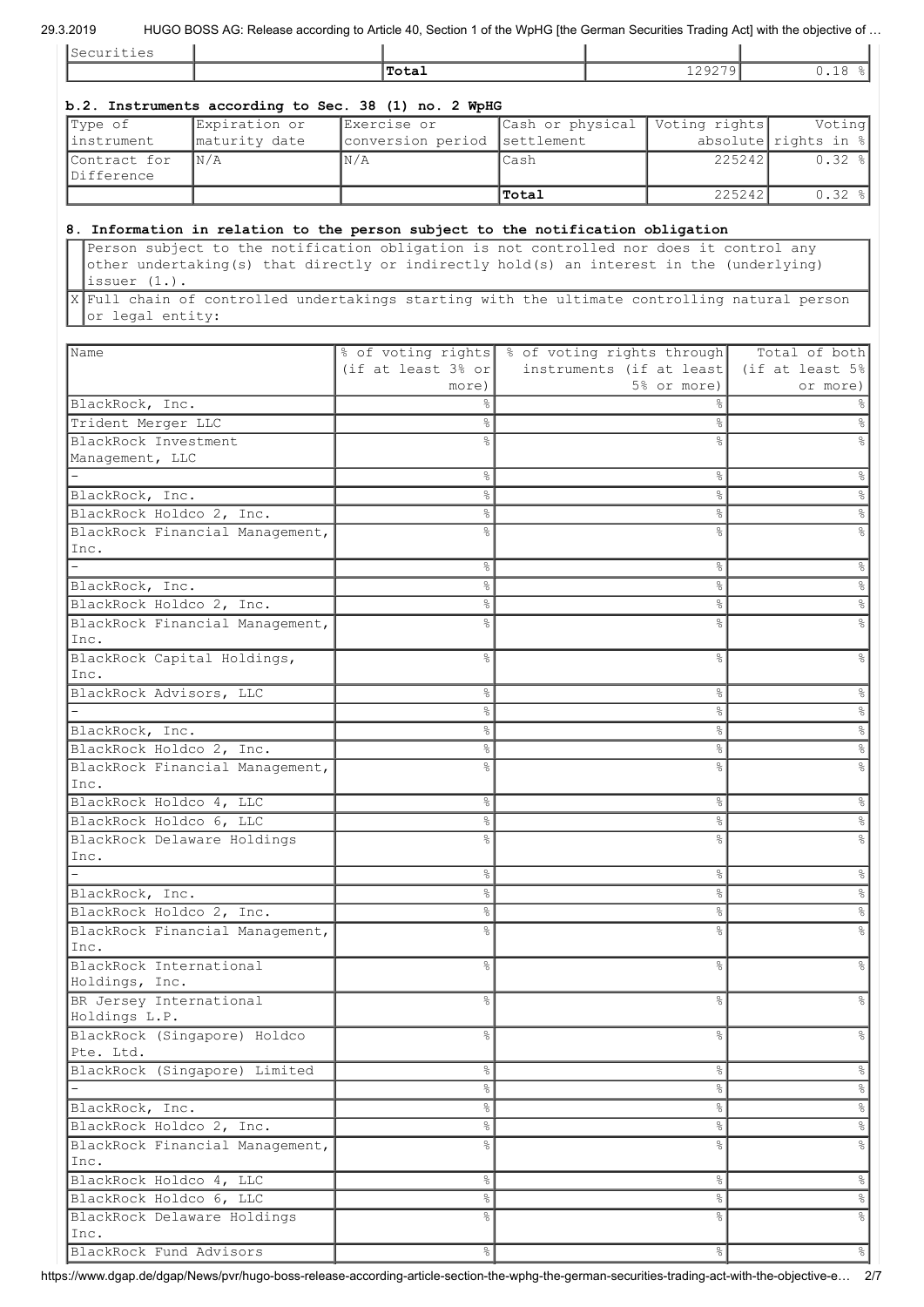|                                 | ⊱              | &             | %                    |
|---------------------------------|----------------|---------------|----------------------|
| BlackRock, Inc.                 | 옹              | &             | ့<br>၁               |
| BlackRock Holdco 2, Inc.        | 옹              | $\%$          | &                    |
| BlackRock Financial Management, | ٥Ŗ             | &             |                      |
| Inc.                            |                |               |                      |
| BlackRock Holdco 4, LLC         | e<br>8         | $\%$          | $\%$                 |
| BlackRock Holdco 6, LLC         | e<br>8         | $\%$          | $\%$                 |
| BlackRock Delaware Holdings     | ٩,             | &             | ٩,                   |
| Inc.                            |                |               |                      |
| BlackRock Institutional Trust   | 옹              | &             | g<br>8               |
| Company, National Association   |                |               |                      |
|                                 | °              | $\%$          | $\%$                 |
| BlackRock, Inc.                 | 옹              | $\%$          | $\%$                 |
| BlackRock Holdco 2, Inc.        | 옹              | $\%$          | $\%$                 |
| BlackRock Financial Management, | ٥Ŗ             | $\frac{6}{6}$ | g<br>8               |
| Inc.                            |                |               |                      |
| BlackRock International         | 응              | &             | o,                   |
| Holdings, Inc.                  |                |               |                      |
| BR Jersey International         | ٩,             | &             | $\frac{6}{10}$       |
| Holdings L.P.                   |                |               |                      |
| BlackRock Australia Holdco Pty. | g              | &             | $\frac{6}{5}$        |
| Ltd.                            |                |               |                      |
| BlackRock Investment Management | ٥Ŗ             | &             | g                    |
| (Australia) Limited             |                |               |                      |
|                                 | 옹              | $\%$          | $\%$                 |
| BlackRock, Inc.                 | 응              | $\frac{6}{6}$ | ့<br>၁               |
| BlackRock Holdco 2, Inc.        | 옹              | $\%$          | $\%$                 |
| BlackRock Financial Management, | ⊱              | ٥Ŗ            |                      |
| Inc.                            |                |               |                      |
| BlackRock International         | o<br>R         | $\frac{6}{2}$ | $\frac{6}{5}$        |
| Holdings, Inc.                  |                |               |                      |
| BR Jersey International         | 옹              | &             | g                    |
| Holdings L.P.                   |                |               |                      |
| BlackRock (Singapore) Holdco    | g              | &             | g <sub>o</sub>       |
| Pte. Ltd.                       |                |               |                      |
| BlackRock HK Holdco Limited     | 옹              | $\%$          | 옹                    |
| BlackRock Asset Management      | ٥Ŗ             | &             |                      |
| North Asia Limited              |                |               |                      |
|                                 | 옹              | &             | &                    |
| BlackRock, Inc.                 | $\frac{8}{6}$  | $\%$          | $\frac{6}{6}$        |
| BlackRock Holdco 2, Inc.        | $\frac{6}{6}$  | $\%$          | $\frac{1}{\sqrt{2}}$ |
| BlackRock Financial Management, | ok             | $\%$          | $\frac{6}{5}$        |
| Inc.                            |                |               |                      |
| BlackRock International         | o.             | $\%$          | $\frac{6}{5}$        |
| Holdings, Inc.                  |                |               |                      |
| BR Jersey International         | 옹              | $\%$          | &                    |
| Holdings L.P.                   |                |               |                      |
| BlackRock Holdco 3, LLC         | 응              | $\%$          | $\%$                 |
| BlackRock Canada Holdings LP    | e <sub>o</sub> | $\%$          | $\frac{1}{\sqrt{2}}$ |
| BlackRock Canada Holdings ULC   | 응              | $\%$          | $\%$                 |
| BlackRock Asset Management      | 응              | $\%$          | $\%$                 |
| Canada Limited                  |                |               |                      |
|                                 | 옹              | $\%$          | $\%$                 |
| BlackRock, Inc.                 | °              | $\%$          | $\frac{\circ}{6}$    |
| BlackRock Holdco 2, Inc.        | o.             | $\%$          | $\frac{1}{\sqrt{2}}$ |
| BlackRock Financial Management, | o<br>R         | $\frac{6}{6}$ | $\frac{6}{5}$        |
| Inc.                            |                |               |                      |
| BlackRock International         | 옹              | $\%$          | °                    |
| Holdings, Inc.                  |                |               |                      |
| BR Jersey International         | g              | $\%$          | &                    |
| Holdings L.P.                   |                |               |                      |
| BlackRock (Singapore) Holdco    | 응              | $\frac{6}{6}$ | $\%$                 |
| Pte. Ltd.                       |                |               |                      |
| BlackRock HK Holdco Limited     | 옹              | $\%$          | $\%$                 |
| BlackRock Lux Finco S. a r.l.   | °              | $\%$          | $\frac{1}{\sqrt{2}}$ |
| BlackRock Japan Holdings GK     | °              | $\%$          | $\frac{1}{\sqrt{2}}$ |
|                                 |                |               | $\frac{1}{\sqrt{2}}$ |
| BlackRock Japan Co., Ltd.       | °              | $\%$          |                      |
|                                 | 옹              | $\%$          | $\frac{1}{\sqrt{2}}$ |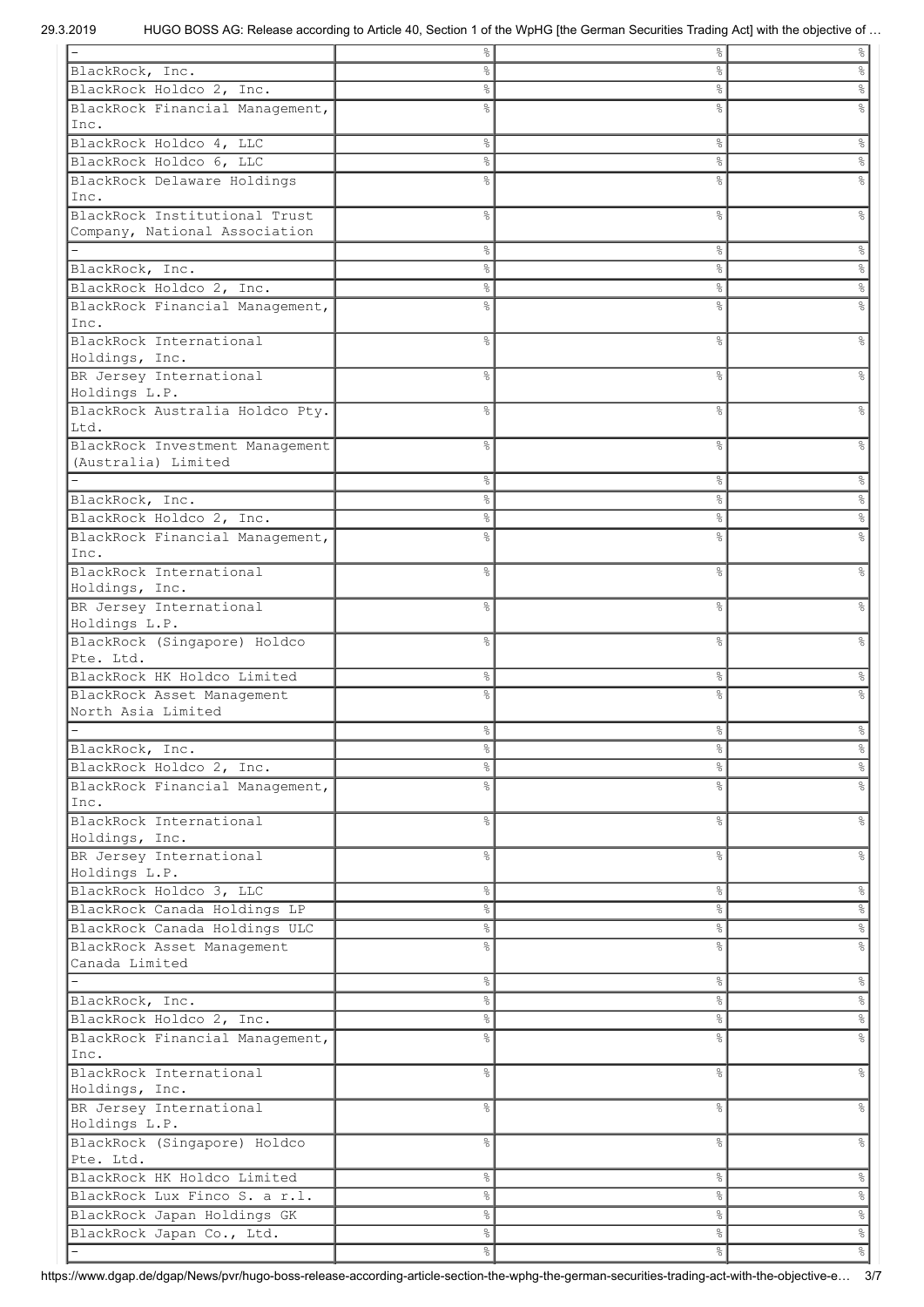| BlackRock, Inc.                         | 응             | ိင            | %                    |
|-----------------------------------------|---------------|---------------|----------------------|
| BlackRock Holdco 2, Inc.                | 옹             | &             | g                    |
| BlackRock Financial Management,         |               | &             |                      |
| Inc.                                    |               |               |                      |
| BlackRock International                 | ⊱             | &             | 옹                    |
| Holdings, Inc.                          |               |               |                      |
|                                         |               |               |                      |
| BR Jersey International                 | ⊱             | ိင            |                      |
| Holdings L.P.                           |               |               |                      |
| BlackRock Holdco 3, LLC                 | ⊱             | $\%$          | 옹                    |
| BlackRock Cayman 1 LP                   | 옹             | $\%$          | 옹                    |
| BlackRock Cayman West Bay Finco         | 응             | g             |                      |
| Limited                                 |               |               |                      |
| BlackRock Cayman West Bay IV            | g             | $\%$          | g                    |
| Limited                                 |               |               |                      |
| BlackRock Group Limited                 | 옹             | ိင            | %                    |
| BlackRock International Limited         | ٥ę            | $\%$          | $\%$                 |
|                                         | ٥ę            | $\%$          | $\%$                 |
|                                         |               |               |                      |
| BlackRock, Inc.                         | 옹             | $\%$          | $\%$                 |
| BlackRock Holdco 2, Inc.                | 옹             | $\%$          | $\%$                 |
| BlackRock Financial Management,         | ٥Ŗ            | ٥Ŗ            |                      |
| Inc.                                    |               |               |                      |
| BlackRock International                 | ⊱             | &             | ℅                    |
| Holdings, Inc.                          |               |               |                      |
| BR Jersey International                 | 응             | &             |                      |
| Holdings L.P.                           |               |               |                      |
| BlackRock Holdco 3, LLC                 | ٥ę            | $\%$          | %                    |
| BlackRock Cayman 1 LP                   | 옹             | $\%$          | g.                   |
| BlackRock Cayman West Bay Finco         | ٥Ŗ            | &             |                      |
| Limited                                 |               |               |                      |
|                                         |               |               |                      |
| BlackRock Cayman West Bay IV            | 욲             | &             | $\frac{6}{10}$       |
| Limited                                 |               |               |                      |
| BlackRock Group Limited                 | 응             | ိင            | န္                   |
| BlackRock Finance Europe                | 욲             | &             |                      |
| Limited                                 |               |               |                      |
|                                         |               |               |                      |
| BlackRock (Netherlands) B.V.            | 응             | $\%$          | %                    |
|                                         | 응             | $\%$          | $\%$                 |
| BlackRock, Inc.                         | 응             | $\%$          | $\%$                 |
|                                         | g.            | $\%$          |                      |
| BlackRock Holdco 2, Inc.                |               |               | $\%$                 |
| BlackRock Financial Management,         | 응             | $\frac{8}{6}$ | 응                    |
| Inc.                                    |               |               |                      |
| BlackRock International                 | နွ            | &             | န့                   |
| Holdings, Inc.                          |               |               |                      |
| BR Jersey International                 | နွ            | &             | $\frac{6}{5}$        |
| Holdings L.P.                           |               |               |                      |
| BlackRock Holdco 3, LLC                 | $\%$          | $\frac{8}{6}$ | $\%$                 |
| BlackRock Cayman 1 LP                   | $\%$          | $\%$          | $\frac{1}{\sqrt{2}}$ |
| BlackRock Cayman West Bay Finco         | $\approx$     | $\%$          | $\%$                 |
| Limited                                 |               |               |                      |
| BlackRock Cayman West Bay IV            | 옹             | $\%$          | $\frac{6}{5}$        |
| Limited                                 |               |               |                      |
|                                         | 옹             | $\%$          | $\%$                 |
| BlackRock Group Limited                 |               |               |                      |
| BlackRock Finance Europe                | ٩,            | $\%$          | $\%$                 |
| Limited                                 |               |               |                      |
| BlackRock Advisors (UK) Limited         | $\%$          | $\frac{8}{6}$ | $\infty$             |
|                                         | $\frac{8}{6}$ | $\frac{8}{6}$ | $\frac{\circ}{6}$    |
| BlackRock, Inc.                         | 응             | $\frac{8}{6}$ | $rac{1}{\sqrt{2}}$   |
| BlackRock Holdco 2, Inc.                | $\frac{8}{6}$ | $\frac{8}{6}$ | $\%$                 |
| BlackRock Financial Management,         | e<br>8        | $\%$          | $\%$                 |
| Inc.                                    |               |               |                      |
| BlackRock International                 | o.            | &             | $\frac{6}{5}$        |
| Holdings, Inc.                          |               |               |                      |
| BR Jersey International                 | ٩,            | &             | o,                   |
|                                         |               |               |                      |
| Holdings L.P.                           |               |               |                      |
| BlackRock Holdco 3, LLC                 | 옹             | $\%$          | $\%$                 |
| BlackRock Cayman 1 LP                   | 응             | $\%$          | $\frac{1}{\sqrt{2}}$ |
| BlackRock Cayman West Bay Finco         | 응             | &             | $\frac{1}{\sqrt{2}}$ |
| Limited<br>BlackRock Cayman West Bay IV | $\frac{8}{6}$ | $\%$          | $\frac{1}{6}$        |

https://www.dgap.de/dgap/News/pvr/hugo-boss-release-according-article-section-the-wphg-the-german-securities-trading-act-with-the-objective-e… 4/7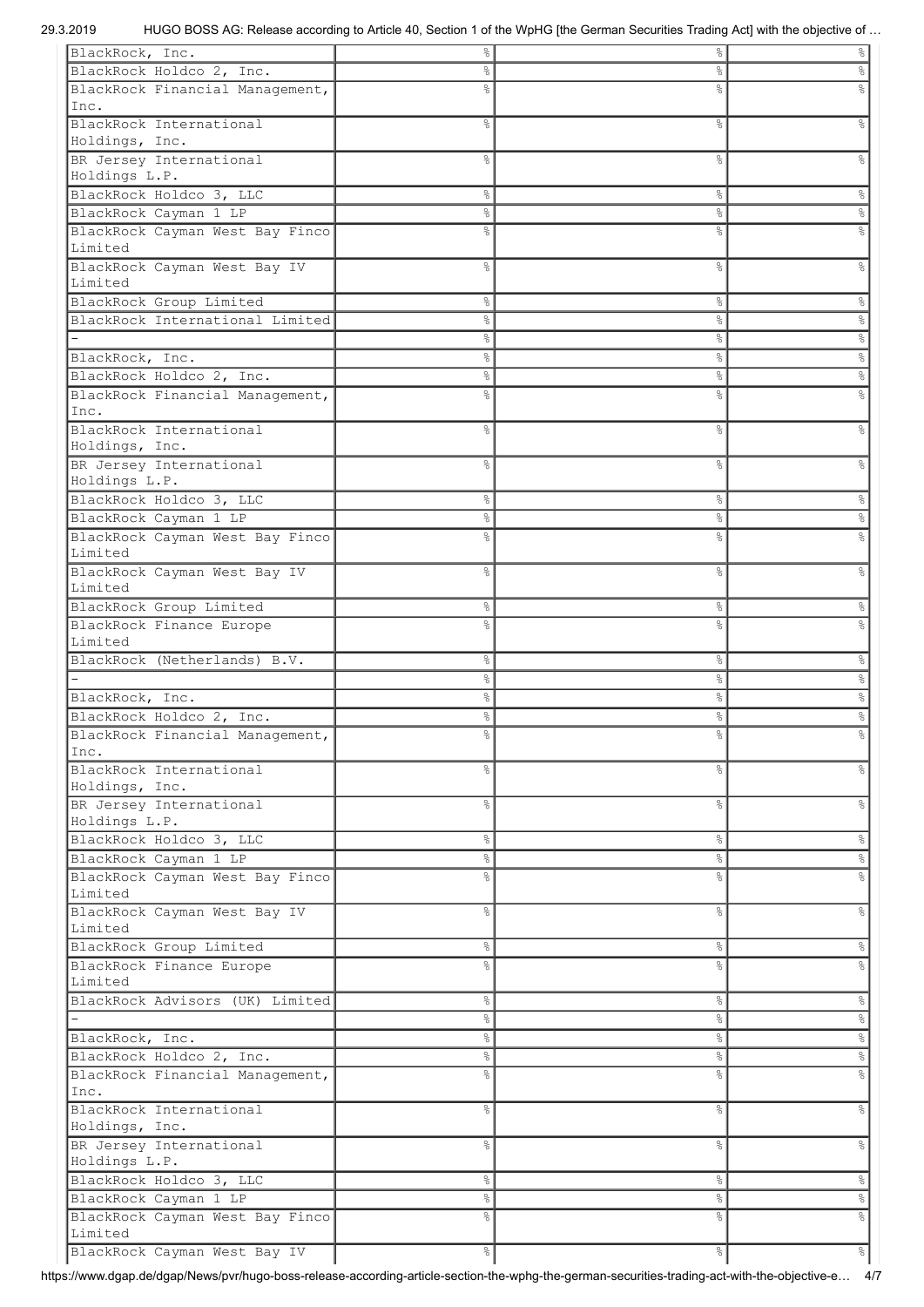| Limited                         |               |                |                      |
|---------------------------------|---------------|----------------|----------------------|
| BlackRock Group Limited         | 응             | နွ             | န္                   |
| BlackRock Luxembourg Holdco     | ٥Ŗ            | 8              |                      |
| s.a.r.l.                        |               |                |                      |
|                                 |               |                |                      |
| BlackRock (Luxembourg) S.A.     | 응             | ိင             | န္                   |
|                                 | 응             | $\%$           | s,                   |
| BlackRock, Inc.                 | 응             | $\%$           | °                    |
| BlackRock Holdco 2, Inc.        | 응             | နွ             | &                    |
| BlackRock Financial Management, | 욲             | 8              | g                    |
| Inc.                            |               |                |                      |
| BlackRock International         | ⊱             | 8              | g                    |
|                                 |               |                |                      |
| Holdings, Inc.                  |               |                |                      |
| BR Jersey International         | 옹             | 8              | g                    |
| Holdings L.P.                   |               |                |                      |
| BlackRock Holdco 3, LLC         | ٥ę            | $\%$           | &                    |
| BlackRock Cayman 1 LP           | ٥ę            | နွ             | e,                   |
| BlackRock Cayman West Bay Finco | 응             | $\frac{6}{5}$  |                      |
| Limited                         |               |                |                      |
| BlackRock Cayman West Bay IV    | ⊱             | g,             | g                    |
|                                 |               |                |                      |
| Limited                         |               |                |                      |
| BlackRock Group Limited         | 옹             | $\%$           | g                    |
| BlackRock International Limited | 옹             | $\%$           | &                    |
| BlackRock Life Limited          | 옹             | $\%$           | &                    |
|                                 | 옹             | $\%$           | $\%$                 |
| BlackRock, Inc.                 | 응             | $\%$           | $\%$                 |
|                                 |               |                |                      |
| BlackRock Holdco 2, Inc.        | 응             | $\%$           | $\%$                 |
| BlackRock Financial Management, | 응             | 8              |                      |
| Inc.                            |               |                |                      |
| BlackRock International         | 욲             | &              | ٩,                   |
| Holdings, Inc.                  |               |                |                      |
| BR Jersey International         | 욲             | &              | $\approx$            |
| Holdings L.P.                   |               |                |                      |
| BlackRock Holdco 3, LLC         |               |                |                      |
|                                 | 응             | $\%$           | န္                   |
| BlackRock Cayman 1 LP           | 응             | နွ             | &                    |
| BlackRock Cayman West Bay Finco | ٩,            | &              | g                    |
| Limited                         |               |                |                      |
| BlackRock Cayman West Bay IV    | 옹             | $\%$           | g                    |
| Limited                         |               |                |                      |
| BlackRock Group Limited         | 응             | နွ             | °                    |
| BlackRock Finance Europe        | ⊱             | နွ             | g.                   |
| Limited                         |               |                |                      |
|                                 |               |                |                      |
| BlackRock Investment Management | နွ            | &              | $\frac{6}{6}$        |
| (UK) Limited                    |               |                |                      |
|                                 | $\frac{8}{6}$ | $\frac{8}{6}$  | $\frac{6}{5}$        |
| BlackRock, Inc.                 | $\frac{8}{6}$ | $\frac{8}{6}$  | $^{\circ}$           |
| BlackRock Holdco 2, Inc.        | 옹             | $\frac{8}{6}$  | $\frac{1}{\sqrt{2}}$ |
| BlackRock Financial Management, | ٩,            | $\%$           | $\frac{8}{6}$        |
| Inc.                            |               |                |                      |
| BlackRock International         |               | $\frac{6}{6}$  | $\frac{6}{6}$        |
|                                 | 옹             |                |                      |
| Holdings, Inc.                  |               |                |                      |
| BR Jersey International         | 응             | $\frac{6}{6}$  | $\frac{6}{6}$        |
| Holdings L.P.                   |               |                |                      |
| BlackRock Holdco 3, LLC         | $\frac{8}{6}$ | $\%$           | $\frac{6}{6}$        |
| BlackRock Cayman 1 LP           | $\frac{8}{6}$ | $\%$           | $\infty$             |
| BlackRock Cayman West Bay Finco | ⊱             | $\frac{6}{6}$  | $\frac{8}{6}$        |
| Limited                         |               |                |                      |
|                                 |               |                |                      |
| BlackRock Cayman West Bay IV    | o.            | $\frac{6}{6}$  | $\frac{6}{6}$        |
| Limited                         |               |                |                      |
| BlackRock Group Limited         | °             | $\%$           | $\frac{6}{5}$        |
| BlackRock Luxembourg Holdco     | ٩,            | $\frac{6}{10}$ | $\%$                 |
| S.a.r.l.                        |               |                |                      |
| BlackRock Investment Management | 응             | $\frac{6}{6}$  | $\%$                 |
| Ireland Holdings Limited        |               |                |                      |
| BlackRock Asset Management      | ٩,            | $\frac{6}{2}$  | $\%$                 |
| Ireland Limited                 |               |                |                      |
|                                 |               |                |                      |
|                                 | °             | $\%$           | $\frac{8}{6}$        |
| BlackRock, Inc.                 | 응             | &              | $\frac{1}{\sqrt{2}}$ |
| BlackRock Holdco 2, Inc.        | 응             | $\%$           | $\frac{1}{\sqrt{2}}$ |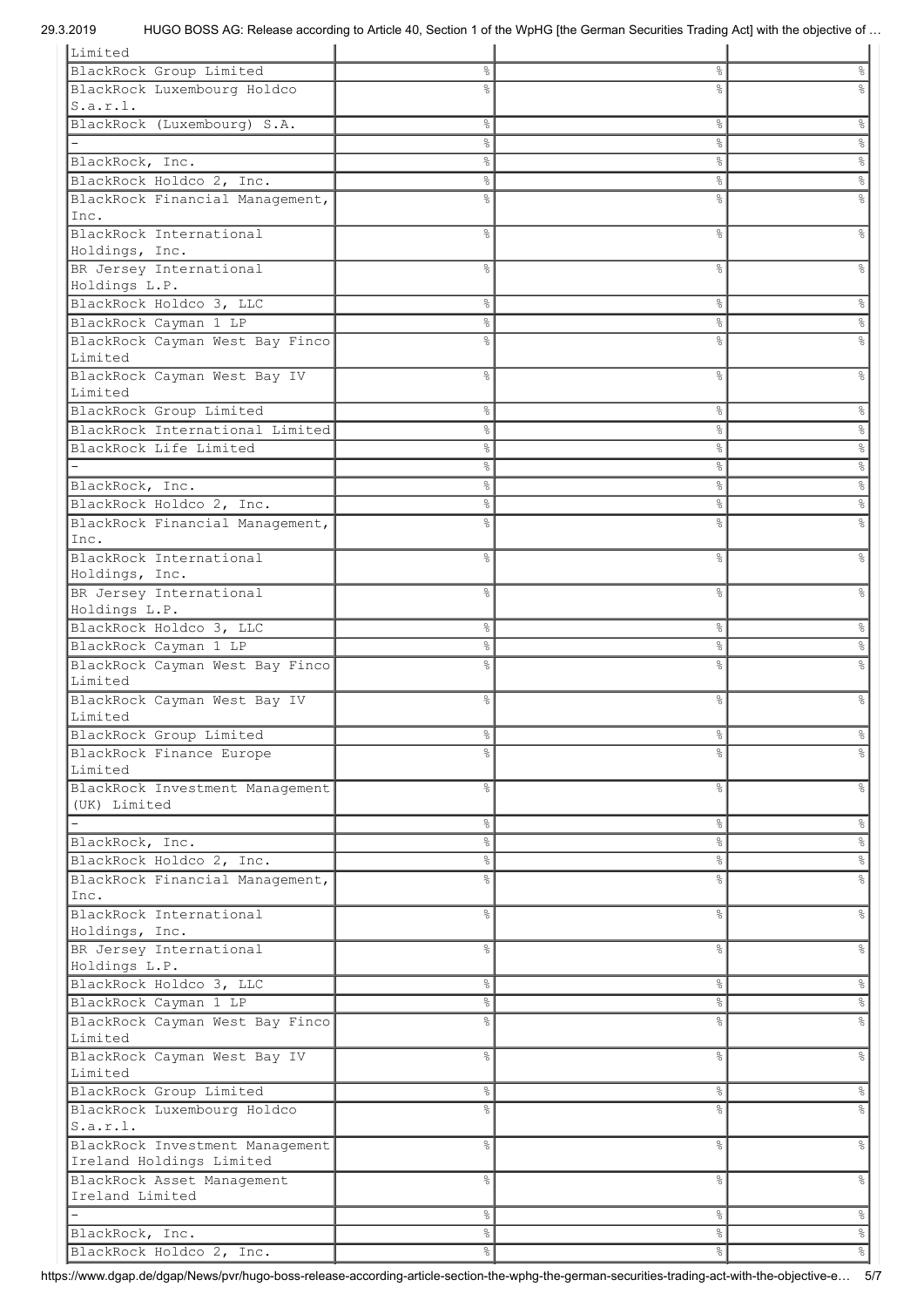| BlackRock Financial Management,           | ⊱      | &             |                      |
|-------------------------------------------|--------|---------------|----------------------|
| Inc.                                      |        |               |                      |
| BlackRock International                   | 응      | $\%$          |                      |
| Holdings, Inc.                            |        |               |                      |
| BR Jersey International                   | ٥Ŗ     | $\frac{8}{6}$ | $\frac{6}{10}$       |
|                                           |        |               |                      |
| Holdings L.P.                             |        |               |                      |
| BlackRock Holdco 3, LLC                   | 옹      | $\%$          | &                    |
| BlackRock Cayman 1 LP                     | e<br>8 | $\%$          | e<br>8               |
| BlackRock Cayman West Bay Finco           | ٥ę     | &             |                      |
| Limited                                   |        |               |                      |
| BlackRock Cayman West Bay IV              | ⊱      | ိင            | 옹                    |
| Limited                                   |        |               |                      |
| BlackRock Group Limited                   | 옹      | $\%$          | s,                   |
| BlackRock Luxembourg Holdco               | 응      | $\frac{8}{6}$ |                      |
| S.a.r.l.                                  |        |               |                      |
| BlackRock UK Holdco Limited               | 옹      | $\%$          | &                    |
| BlackRock Asset Management                | 응      | &             | g                    |
| Schweiz AG                                |        |               |                      |
|                                           | ٥ę     | $\%$          | °                    |
|                                           |        |               |                      |
| BlackRock, Inc.                           | 옹      | $\%$          | $\%$                 |
| BlackRock Holdco 2, Inc.                  | ٥ę     | $\%$          | °                    |
| BlackRock Financial Management,           | ٥Ŗ     | &             | $\frac{6}{5}$        |
| Inc.                                      |        |               |                      |
| BlackRock International                   | ⊱      | &             | 옹                    |
| Holdings, Inc.                            |        |               |                      |
| BR Jersey International                   | ⊱      | &             |                      |
| Holdings L.P.                             |        |               |                      |
| BlackRock Holdco 3, LLC                   | 옹      | $\%$          | $\%$                 |
| BlackRock Cayman 1 LP                     | 옹      | ိင            | 옹                    |
| BlackRock Cayman West Bay Finco           | 욲      | &             |                      |
| Limited                                   |        |               |                      |
| BlackRock Cayman West Bay IV              | 옹      | &             | 옹                    |
| Limited                                   |        |               |                      |
|                                           |        |               |                      |
| BlackRock Group Limited                   | 응      | ိင            | န္                   |
| BlackRock Finance Europe                  | ⊱      | &             | ٥R                   |
| Limited                                   |        |               |                      |
| BlackRock Investment Management           | 옹      | $\%$          | g                    |
| (UK) Limited                              |        |               |                      |
| BlackRock Fund Managers Limited           | 응      | ိင            | န္                   |
|                                           | 응      | ိင            | $\frac{1}{6}$        |
| BlackRock, Inc.                           | 응      | $\%$          | &                    |
| BlackRock Holdco 2, Inc.                  | 응      | $\%$          | $\%$                 |
| BlackRock Financial Management,           | 옹      | &             | e<br>8               |
| Inc.                                      |        |               |                      |
| BlackRock International                   | 옹      | &             | $\frac{6}{5}$        |
| Holdings, Inc.                            |        |               |                      |
| BR Jersey International                   | 옹      | $\%$          | နွ                   |
| Holdings L.P.                             |        |               |                      |
|                                           |        |               |                      |
| BlackRock Holdco 3, LLC                   | 응      | $\%$          | %                    |
| BlackRock Cayman 1 LP                     | 옹      | $\%$          | $\%$                 |
| BlackRock Cayman West Bay Finco           | g      | $\%$          | e,                   |
| Limited                                   |        |               |                      |
| BlackRock Cayman West Bay IV              | 옹      | &             | &                    |
| Limited                                   |        |               |                      |
| BlackRock Group Limited                   | 응      | $\%$          | %                    |
| BlackRock Finance Europe                  | 욲      | &             | o,                   |
| Limited                                   |        |               |                      |
| BlackRock Investment Management           | 옹      | $\%$          | &                    |
| (UK) Limited                              |        |               |                      |
| BlackRock Asset Management                | g      | $\frac{6}{6}$ | နွ                   |
| Deutschland AG                            |        |               |                      |
|                                           | 응      | $\%$          | $\%$                 |
| BlackRock, Inc.                           | ٥ę     | $\%$          | °                    |
| BlackRock Holdco 2, Inc.                  | 응      |               | $\frac{1}{\sqrt{2}}$ |
|                                           |        | $\frac{8}{6}$ |                      |
| BlackRock Financial Management,           | 욲      | &             | e<br>8               |
| Inc.                                      |        |               |                      |
| BlackRock International<br>Holdings, Inc. | ٥ę     | &             | န့                   |
|                                           |        |               |                      |